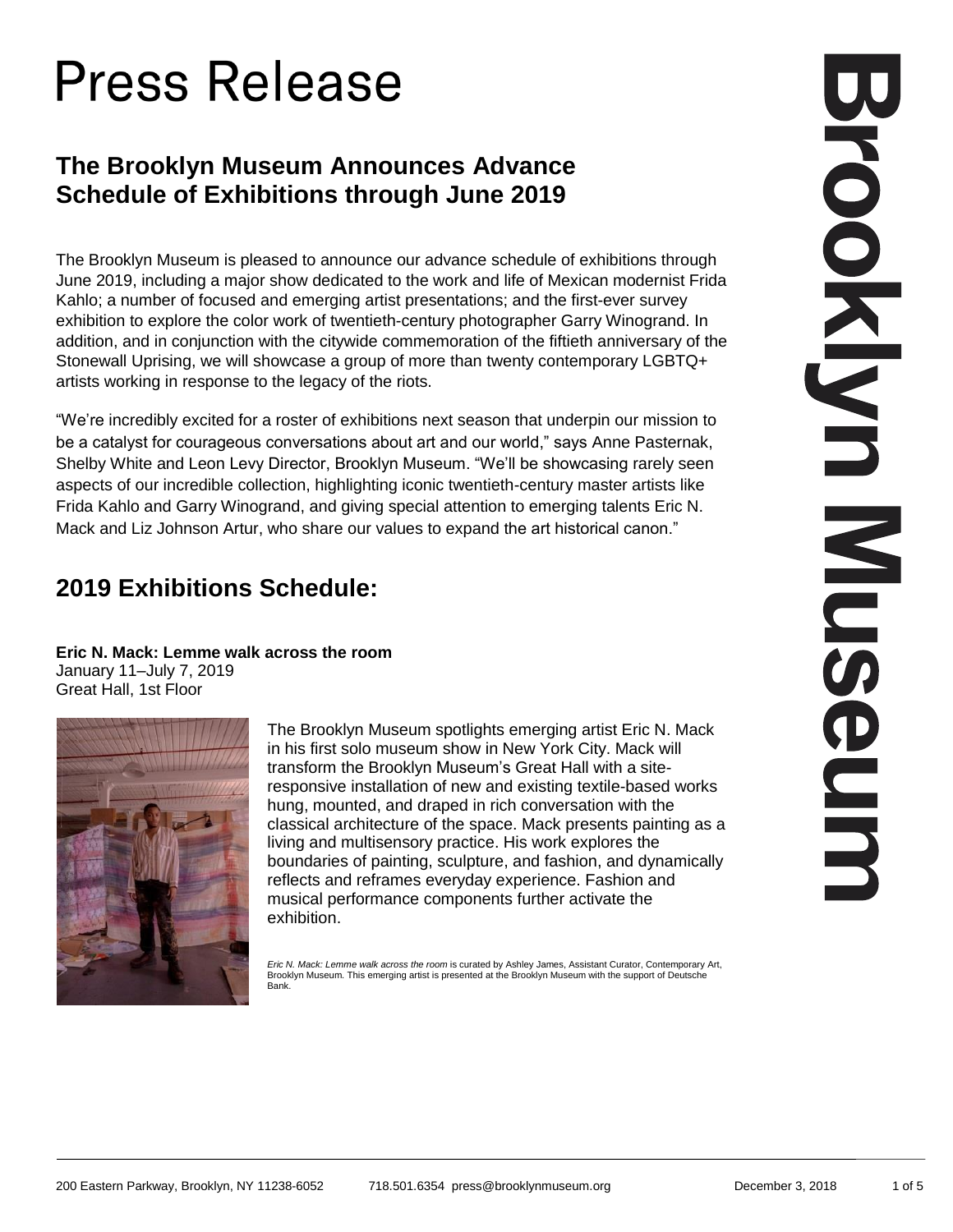**Frida Kahlo: Appearances Can Be Deceiving**  February 8–May 12, 2019 Robert E. Blum Gallery, 1st Floor



*Frida Kahlo: Appearances Can Be Deceiving* is the largest U.S. exhibition in ten years devoted to the art and life of Frida Kahlo, and the first in the United States to display a collection of her personal possessions from the *Casa Azul* (Blue House), the artist's lifelong home in Mexico City. The objects, ranging from clothing, jewelry, and cosmetics to letters and orthopedic corsets, will be presented alongside works by Kahlo—including ten key paintings and a selection of drawings—as well as photographs of the artist, all from the celebrated Jacques and Natasha Gelman Collection of 20th Century Mexican Art. Related historical film and ephemera, as well as objects from the Brooklyn Museum's extensive holdings of Mesoamerican art, are also included. Offering an intimate glimpse into the artist's life, *Frida Kahlo: Appearances Can Be Deceiving* explores how politics, gender, clothing, national identities, and disability played a part in defining Kahlo's self-presentation in her work and life.

Frida Kahlo: Appearances Can Be Deceiving is organized by Catherine Morris, Sackler Senior Curator for the Elizabeth A. Sackler Center for Feminist Art. and Lisa Small, Senior Curator, European Art, Brooklyn Museum, and is based on an exhibition at the V&A London. The Brooklyn exhibition is organized in collaboration with the Banco de México Diego Rivera and Frida Kahlo Museums Trust, and The Jacques and Natasha Gelman Collection of 20th Centur Mexican Art and The Vergel Foundation. Leadership support for this exhibition is provided by Bank of America. Major support provided by Aeromexico. Preferred Hotel Partner NU Hotel.

**One: Egúngún**  February 8–August 18, 2019 Ingrassia Galleries, 4th Floor



Focusing on a highlight from the Brooklyn Museum's renowned collection of historical African arts, *One: Egúngún* tells the life story of a singular early twentieth-century Yorùbá masquerade costume (*egúngún*). Using new research and multiple perspectives, the presentation emphasizes the global connections and contemporary contexts of African masquerades. Made during the early twentieth century in southwestern Nigeria, this *egúngún* is composed of over three hundred different textiles from Africa, Europe, and Asia, which swirl in motion during festival dances honoring departed ancestors. Also on view are

four distinctive West African textiles and garments that demonstrate the role of cloth in Yorùbá belief and aesthetics. The presentation is accompanied by photographs and footage of Yorùbá masquerade festivals; related textiles; and filmed interviews with Nigerian scholars, contemporary artists, and masquerade practitioners. At their request, this exhibition will honor the name of the Lekewogbe family of Ògbómoso—the makers of this mask—by telling the story of their family's masquerade heritage in their own words, incorporating video filmed at their compound in August 2018.

*One: Egúngún* is curated by Kristen Windmuller-Luna, Sills Family Consulting Curator, African Arts, Brooklyn Museum. *One Brooklyn* is made possible by a generous contribution from JPMorgan Chase & Co. Additional support for *One: Egúngún* is provided by the Sills Family Foundation.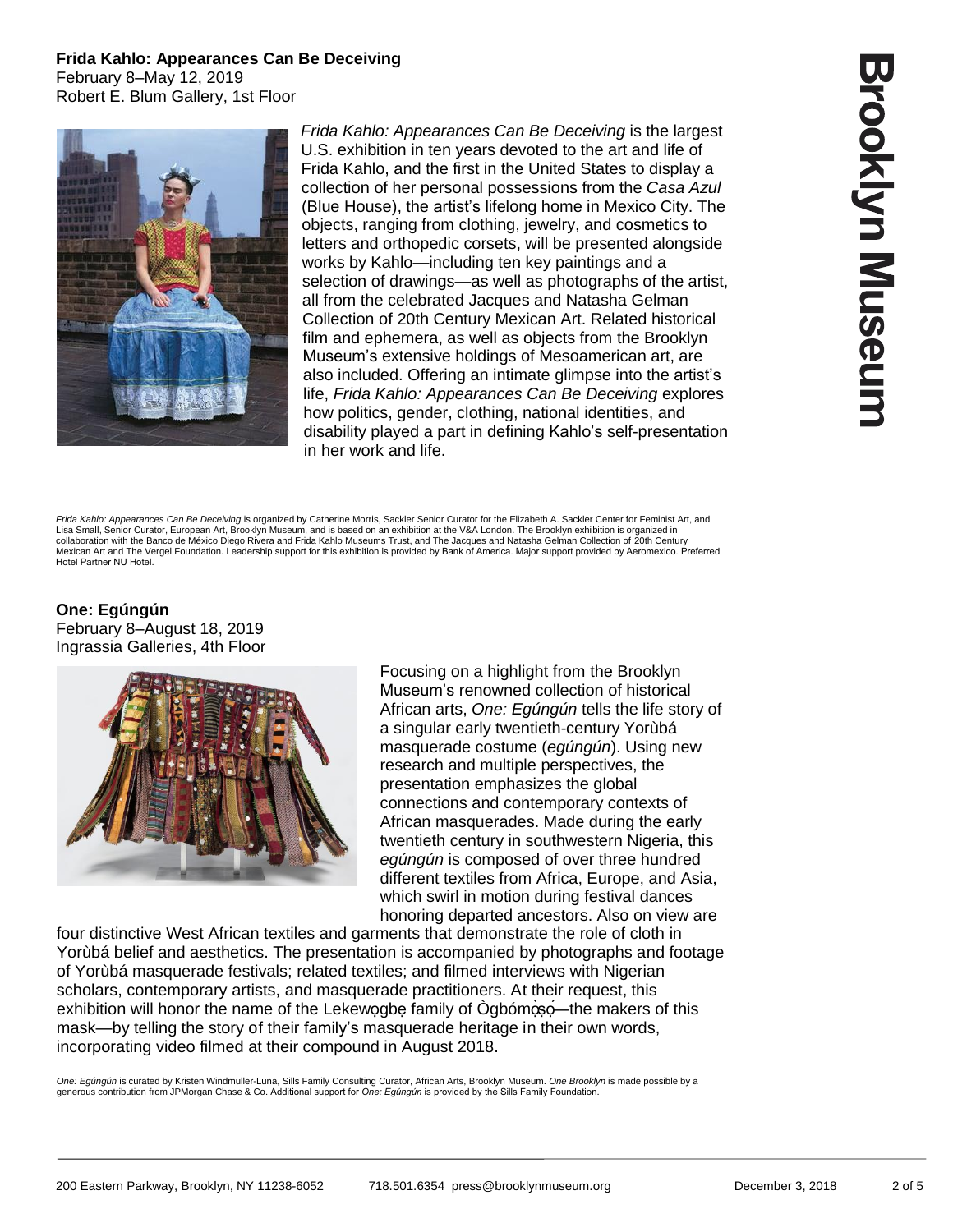### **Garry Winogrand: Color**  May 3–August 18, 2019 Morris A. and Meyer Schapiro Wing, 4th Floor



*Garry Winogrand: Color* is the first-ever exhibition dedicated to the nearly forgotten color photographs of Garry Winogrand (1928–1984), one of the most influential photographers of the twentieth century. The presentation will feature an installation of slide shows comprising more than 400 rarely or neverbefore-seen photographs that demonstrate the artist's commitment to and experiments with color. Though primarily known for his black-and-white images that pioneered a "snapshot aesthetic" in

contemporary art, Winogrand also produced more than 45,000 color slides between the early 1950s and late 1960s. In 1967 he included a projection of 80 color transparencies in the landmark exhibition *New Documents* at the Museum of Modern Art, though the installation was removed after the projector malfunctioned and little is known about its content. The exhibition at the Brooklyn Museum includes rotating projections of the lush color photographs Winogrand took of New York City and elsewhere in the United States during the 1950s and 1960s. By presenting this group of largely unknown color work, the exhibition sheds new light on the development of color photography before 1970.

Garry Winogrand: Color is curated by Drew Sawyer, Phillip Leonian and Edith Rosenbaum Leonian Curator of Photography, Brooklyn Museum, with Michael Almereyda and Susan Kismaric. Leadership support for this exhibition is provided by Phillip Leonian and Edith Rosenbaum Leonian Charitable Trust.

**Liz Johnson Artur**  May 3–August 18, 2019 Ingrassia Galleries, 4th Floor



For more than thirty years, Liz Johnson Artur has been creating a photographic representation of people of African descent across the globe. The Russian-Ghanaian artist's intimate pictures capture the everyday beauty and distinctiveness of individuals and communities that she has encountered on the streets, in restaurants and clubs, or at public gatherings. Johnson Artur's first solo museum exhibition will present an installation of photographs, sketchbooks, and films drawn from the London-based photographer's vast "Black Balloon Archive," which she began during a trip to Brooklyn in 1986.

*Liz Johnson Artur* is curated by Drew Sawyer, Phillip Leonian and Edith Rosenbaum Leonian Curator of Photography, Brooklyn Museum. This emerging artist is presented at the Brooklyn Museum with the support of Deutsche Bank.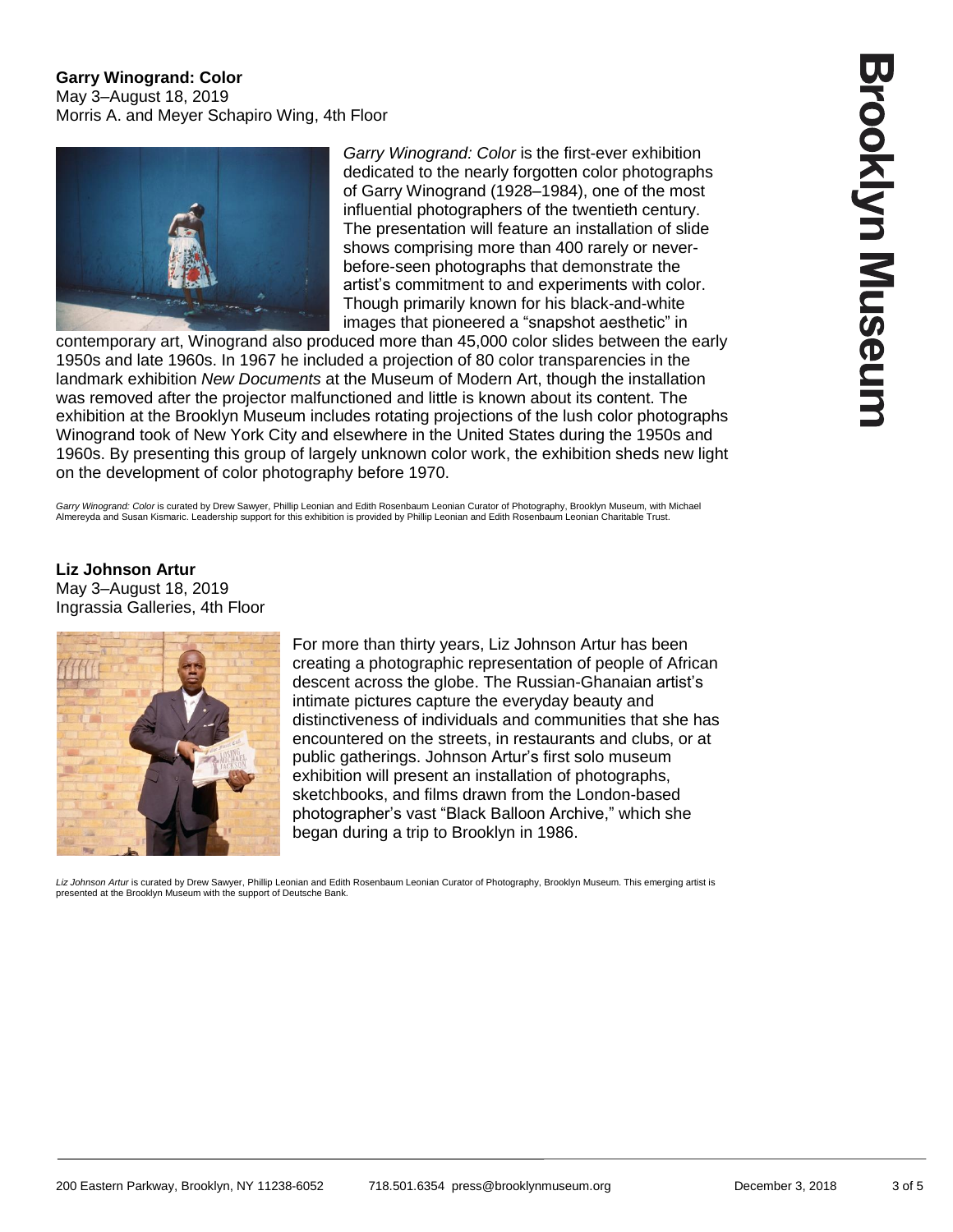### **"Nobody Promised You Tomorrow": Art 50 Years After Stonewall**  May 3–December 8, 2019 Elizabeth A. Sackler Center for Feminist Art, 4th Floor



*"Nobody Promised You Tomorrow": Art 50 Years After Stonewall* presents a group of more than twenty LGBTQ+ artists born after the 1969 Stonewall Uprising and working, five decades later, in the hometown of the riots. Borrowing its title from the rallying words of transgender artist and activist Marsha P. Johnson, "*Nobody Promised You Tomorrow"* commemorates the fiftieth anniversary of the multiday rebellion, which was ignited by a routine police raid on a New York City gay bar, The Stonewall Inn, by exploring its profound legacy in contemporary art and visual culture. The exhibition aims to expand our understanding of the Stonewall

Uprising beyond the image of protesters in the streets to consider the everyday acts of care that underpin such public activism. The featured artists form part of the vanguard of queer artistic production, and include Mark Aguhar, Felipe Baeza, David Antonio Cruz, Mohammed Fayaz, Juliana Huxtable, Linda LaBeija, Elle Pérez, Tuesday Smillie, Tourmaline, and Sasha Wortzel, among others.

*"Nobody Promised You Tomorrow": Art 50 Years After Stonewall* is curated by Margo Cohen Ristorucci, Public Programs Coordinator; Lindsay C. Harris, Teen Programs Manager; Carmen Hermo, Associate Curator, Elizabeth A. Sackler Center for Feminist Art; Allie Rickard, Curatorial Assistant, Elizabeth A. Sackler Center for Feminist Art; and Lauren Argentina Zelaya, Assistant Curator, Public Programs, Brooklyn Museum.

#### **Rembrandt to Picasso: Five Centuries of European Works on Paper**  June 21–October 13, 2019 Robert E. Blum Gallery, 1st Floor



Marking more than a hundred years of collecting European works on paper, the Brooklyn Museum celebrates masterworks from the collection—many on view for the first time—in *Rembrandt to Picasso: Five Centuries of European Works on Paper.* Ranging from spontaneous preliminary studies to fully realized compositions, the works on view will feature intimate portraits, biting social satire, fantastical visions, vivid landscapes, and more, arranged thematically to emphasize affinities and ruptures across centuries of artistic practice. The exhibition will include over 120 works by William Blake, Rosa Bonheur, Paul Cézanne, Edgar Degas, Albrecht Dürer, Jean-Honoré Fragonard, Paul Gauguin, Francisco Goya, Vincent van Gogh, William Hogarth, Kathe Kollwitz, Édouard Manet, Berthe Morisot, Giovanni Battista Piranesi, and Henri de Toulouse-Lautrec, among others.

Rembrandt to Picasso: Five Centuries of European Works on Paper is curated by Lisa Small, Senior Curator, European Art, Brooklyn Museum.